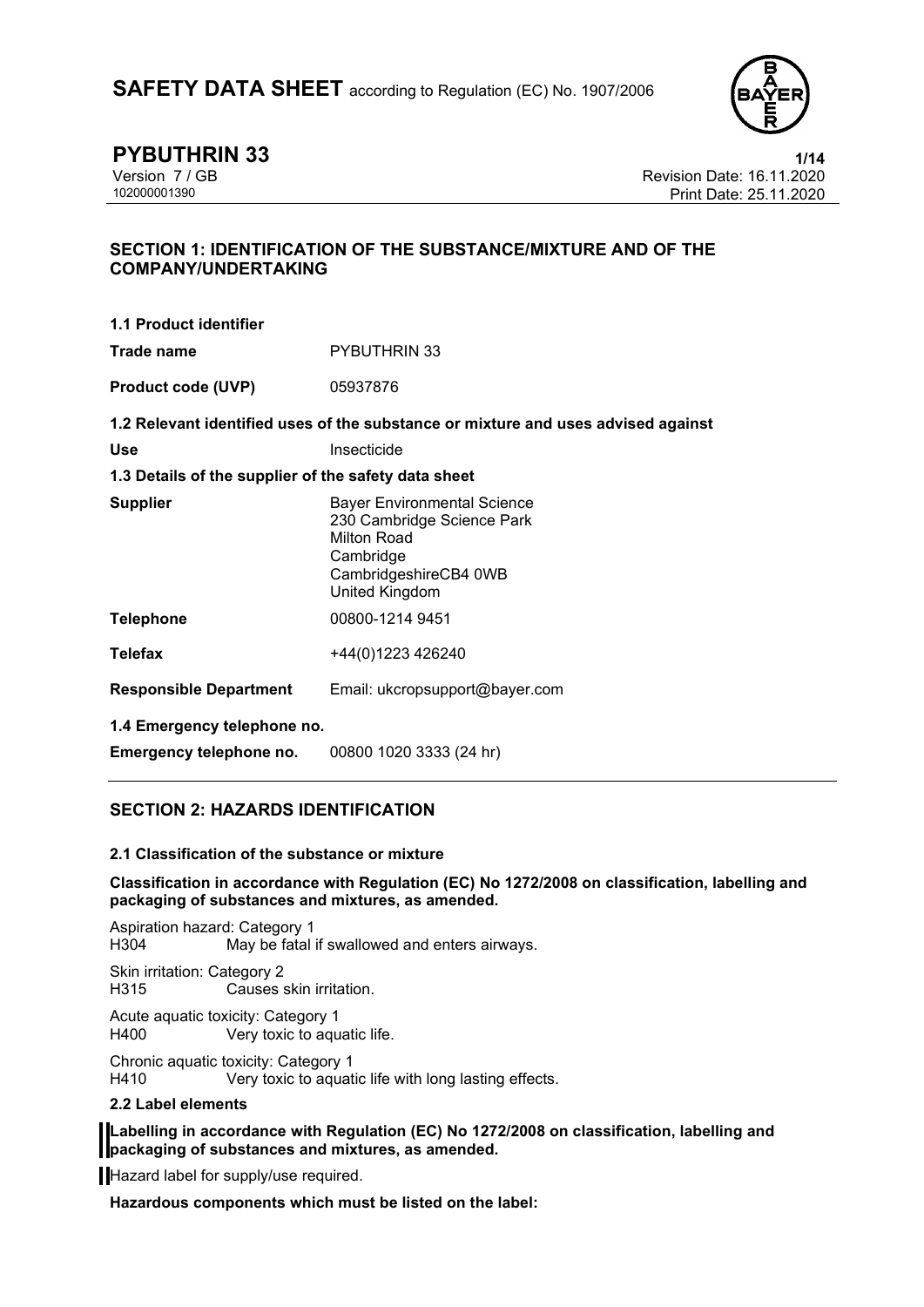

•

**PYBUTHRIN 33**<br>Version 7 / GB **2/14**<br>Revision Date: 16.11.2020 Version 7 / GB Revision Date: 16.11.2020 Print Date: 25.11.2020

- Chrysanthemum cinerariaefolium, extract from open and mature flowers of Tanacetum cinerariifolium obtained with supercritical CO2 (Redefined from Pyrethrins and Pyrethroids and Chrysanthemum cinerariaefolium, ext.)
- Piperonyl butoxide
- Distillates (petroleum), hydrotreated light



**Signal word:** Danger

#### **Hazard statements**

| H304          | May be fatal if swallowed and enters airways.                                        |
|---------------|--------------------------------------------------------------------------------------|
| H315          | Causes skin irritation.                                                              |
| H410          | Very toxic to aquatic life with long lasting effects.                                |
| <b>EUH401</b> | To avoid risks to human health and the environment, comply with the instructions for |
|               | use.                                                                                 |

#### **Precautionary statements**

| P280 | Wear protective gloves/ protective clothing/ eye protection.                                                                                                                                 |
|------|----------------------------------------------------------------------------------------------------------------------------------------------------------------------------------------------|
|      | P308 + P311 IF exposed or concerned: Call a POISON CENTER/ doctor/ physician.                                                                                                                |
| P391 | Collect spillage.                                                                                                                                                                            |
| P501 | Dispose of contents/container to a licensed hazardous-waste disposal contractor or<br>collection site except for empty clean containers which can be disposed of as non-<br>hazardous waste. |

### **2.3 Other hazards**

Cutaneous sensations may occur, such as burning or stinging on the face and mucosae. However, these sensations cause no lesions and are of a transitory nature (max. 24 hours).

## **SECTION 3: COMPOSITION/INFORMATION ON INGREDIENTS**

### **3.2 Mixtures**

### **Chemical nature**

Ultra-low volume (ULV) liquid (UL) Chrysanthemum cinerariaefolium, extract 3 g/l; Piperonyl butoxide 27 g/l

#### **Hazardous components**

Hazard statements according to Regulation (EC) No. 1272/2008

| <b>Name</b>                                                                                                            | CAS-No./                          | <b>Classification</b>                                                                                             | <b>Conc.</b> [%] |
|------------------------------------------------------------------------------------------------------------------------|-----------------------------------|-------------------------------------------------------------------------------------------------------------------|------------------|
|                                                                                                                        | $EC-No.$<br><b>REACH Reg. No.</b> | <b>REGULATION (EC) No</b><br>1272/2008                                                                            |                  |
| Chrysanthemum<br>cinerariaefolium, extract<br>from open and mature<br>flowers of Tanacetum<br>cinerariifolium obtained | 89997-63-7<br>289-699-3           | Acute Tox. 4, H302<br>Acute Tox. 4, H332<br>Asp. Tox. 1, H304<br>Aquatic Acute 1, H400<br>Aquatic Chronic 1, H410 | 0.38             |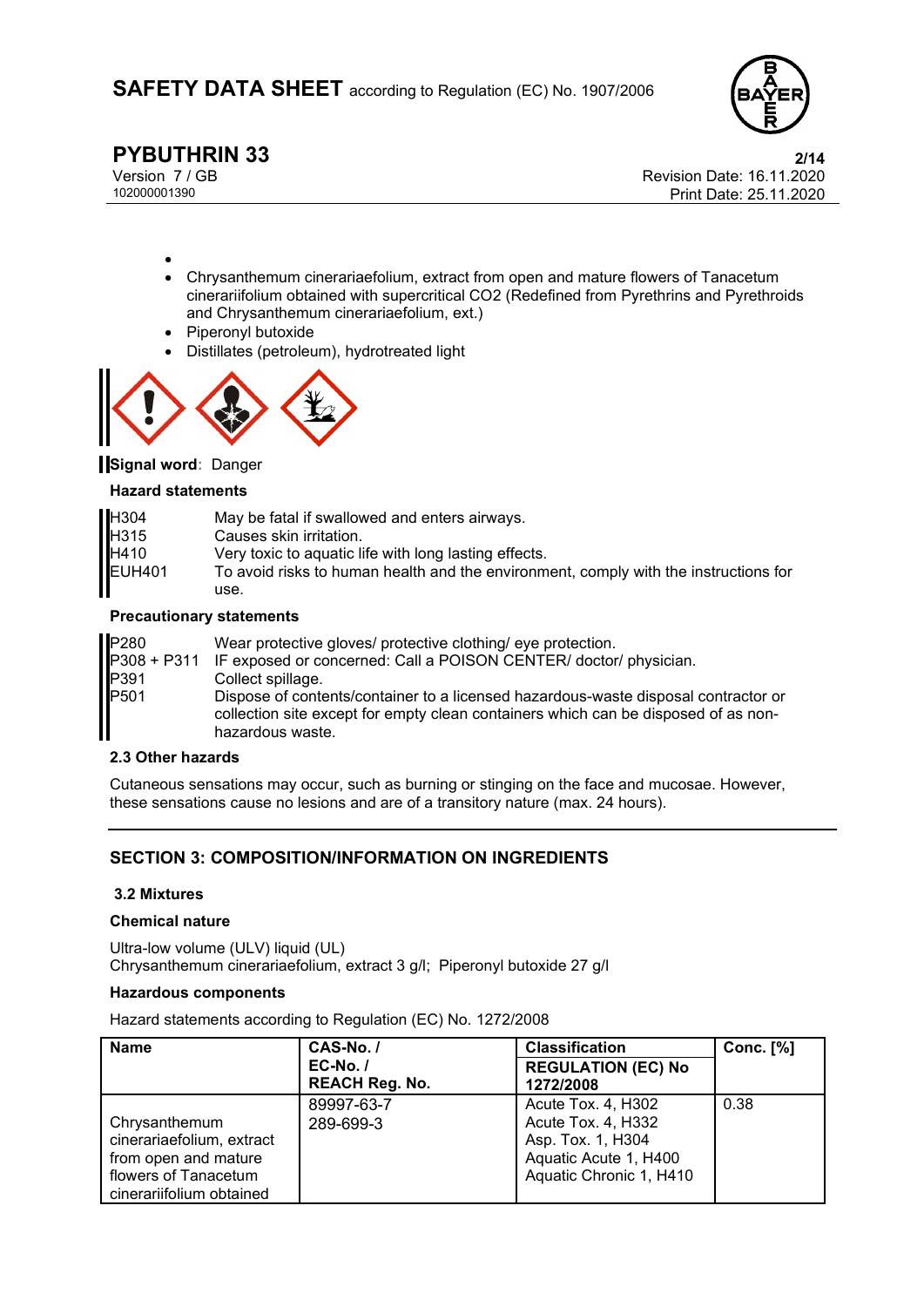

**PYBUTHRIN 33** 3/14<br>
Version 7 / GB 8/11.2020 Version 7 / GB Revision Date: 16.11.2020 Print Date: 25.11.2020

| with supercritical CO2<br>(Redefined from<br>Pyrethrins and<br>Pyrethroids and<br>Chrysanthemum<br>cinerariaefolium, ext.) |                                                  |                                                  |         |
|----------------------------------------------------------------------------------------------------------------------------|--------------------------------------------------|--------------------------------------------------|---------|
| Piperonyl butoxide                                                                                                         | $51-03-6$<br>200-076-7<br>01-2119537431-46-xxxx  | Aquatic Acute 1, H400<br>Aquatic Chronic 1, H410 | 3.34    |
| Distillates (petroleum),<br>hydrotreated light                                                                             | 64742-47-8<br>265-149-8<br>01-2119456620-43-xxxx | Asp. Tox. 1, H304                                | > 10.00 |

### **Further information**

| Chrysanthemum<br>cinerariaefolium,<br>extract from open<br>and mature flowers<br>of Tanacetum<br>cinerariifolium<br>obtained with<br>supercritical CO2<br>(Redefined from<br>Pyrethrins and<br>Pyrethroids and<br>Chrysanthemum | 89997-63-7 | M-Factor: 100 (chronic) |
|---------------------------------------------------------------------------------------------------------------------------------------------------------------------------------------------------------------------------------|------------|-------------------------|
| cinerariaefolium,<br>ext.)                                                                                                                                                                                                      |            |                         |
| Piperonyl butoxide                                                                                                                                                                                                              | $51-03-6$  | M-Factor: 1<br>(acute)  |

Substances for which there are Community workplace exposure limits:

Chrysanthemum cinerariaefolium, extract from open and mature flowers of Tanacetum cinerariifolium obtained with supercritical CO2 (Redefined from Pyrethrins and Pyrethroids and Chrysanthemum cinerariaefolium, ext.) (89997-63-7)

For the full text of the H-Statements mentioned in this Section, see Section 16.

## **SECTION 4: FIRST AID MEASURES**

#### **4.1 Description of first aid measures**

| <b>General advice</b> | Move out of dangerous area. Place and transport victim in stable<br>position (lying sideways). Remove contaminated clothing immediately<br>and dispose of safely.                                                                                                                              |  |
|-----------------------|------------------------------------------------------------------------------------------------------------------------------------------------------------------------------------------------------------------------------------------------------------------------------------------------|--|
| <b>Inhalation</b>     | Move to fresh air. Keep patient warm and at rest. Call a physician or<br>poison control center immediately.                                                                                                                                                                                    |  |
| <b>Skin contact</b>   | Wash off thoroughly with plenty of soap and water, if available with<br>polyethyleneglycol 400, subsequently rinse with water. In case of skin<br>irritation, application of oils or lotions containing vitamin E may be<br>considered. Call a physician or poison control center immediately. |  |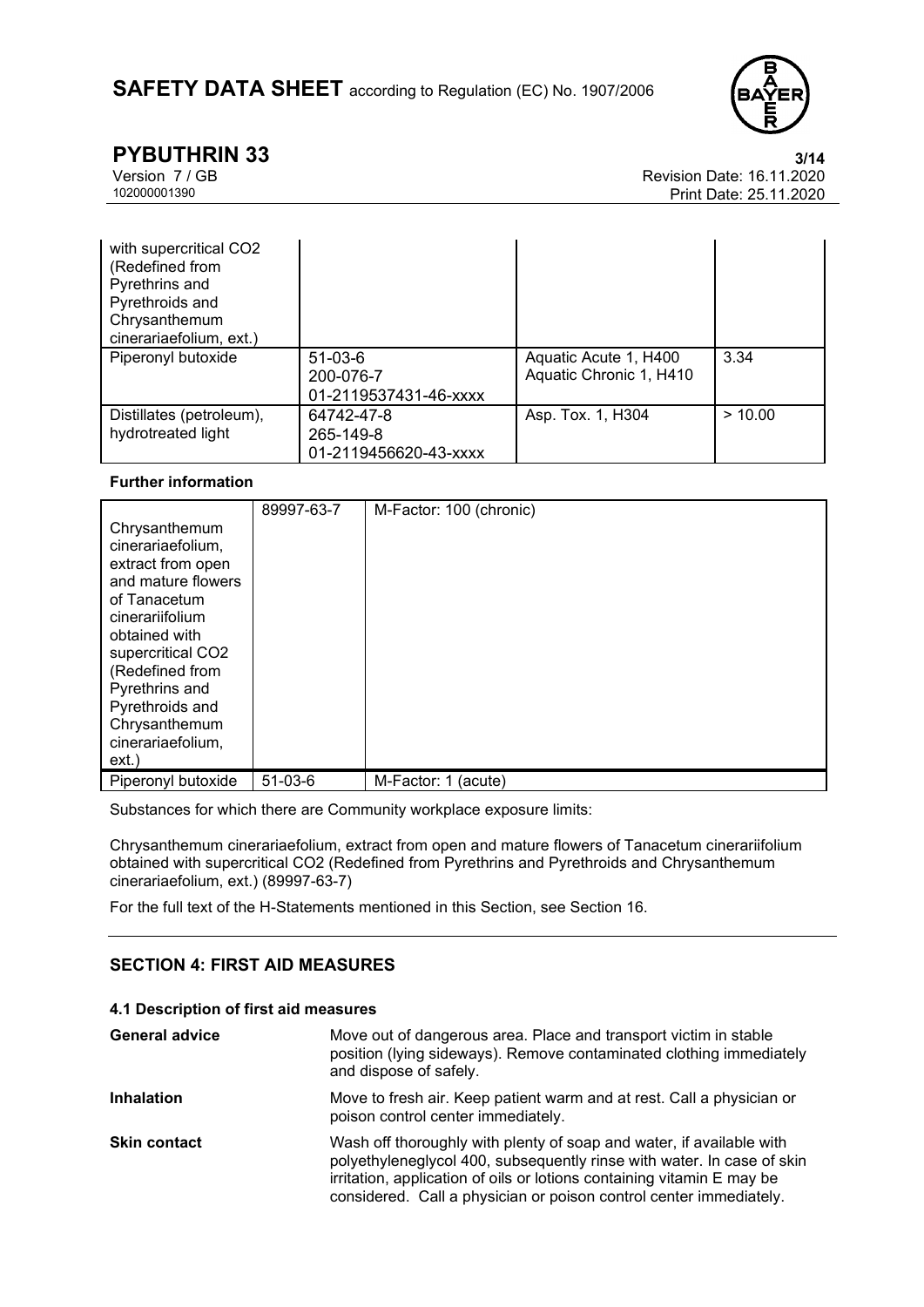

**PYBUTHRIN 33** 4/14

| Version 7 / GB<br>102000001390 | Revision Date: 16.11.2020<br>Print Date: 25.11.2020                                                                                                                                                                                                                                                                                                                                                                                                                                                                                                                                                                                                                                                                                                                |
|--------------------------------|--------------------------------------------------------------------------------------------------------------------------------------------------------------------------------------------------------------------------------------------------------------------------------------------------------------------------------------------------------------------------------------------------------------------------------------------------------------------------------------------------------------------------------------------------------------------------------------------------------------------------------------------------------------------------------------------------------------------------------------------------------------------|
|                                |                                                                                                                                                                                                                                                                                                                                                                                                                                                                                                                                                                                                                                                                                                                                                                    |
| Eye contact                    | Rinse immediately with plenty of water, also under the eyelids, for at<br>least 15 minutes. Remove contact lenses, if present, after the first 5<br>minutes, then continue rinsing eye. Apply soothing eye drops, if<br>needed anaesthetic eye drops. Call a physician or poison control<br>center immediately.                                                                                                                                                                                                                                                                                                                                                                                                                                                    |
| Ingestion                      | Do NOT induce vomiting. Do not leave victim unattended. Call a<br>physician or poison control center immediately. Risk of product<br>entering the lungs on vomiting after ingestion. Rinse mouth.                                                                                                                                                                                                                                                                                                                                                                                                                                                                                                                                                                  |
|                                | 4.2 Most important symptoms and effects, both acute and delayed                                                                                                                                                                                                                                                                                                                                                                                                                                                                                                                                                                                                                                                                                                    |
| <b>Symptoms</b>                | If large amounts are ingested, the following symptoms may occur:                                                                                                                                                                                                                                                                                                                                                                                                                                                                                                                                                                                                                                                                                                   |
|                                | Headache, Nausea, Dizziness, Somnolence                                                                                                                                                                                                                                                                                                                                                                                                                                                                                                                                                                                                                                                                                                                            |
|                                | Ingestion may cause gastrointestinal irritation, nausea, vomiting and<br>diarrhoea.                                                                                                                                                                                                                                                                                                                                                                                                                                                                                                                                                                                                                                                                                |
|                                | Aspiration may cause pulmonary oedema and pneumonitis.                                                                                                                                                                                                                                                                                                                                                                                                                                                                                                                                                                                                                                                                                                             |
|                                | Inhalation may provoke the following symptoms:                                                                                                                                                                                                                                                                                                                                                                                                                                                                                                                                                                                                                                                                                                                     |
|                                | Cough, Shortness of breath, Cyanosis, Fever                                                                                                                                                                                                                                                                                                                                                                                                                                                                                                                                                                                                                                                                                                                        |
|                                | Symptoms and hazards refer to the solvent.                                                                                                                                                                                                                                                                                                                                                                                                                                                                                                                                                                                                                                                                                                                         |
|                                | 4.3 Indication of any immediate medical attention and special treatment needed                                                                                                                                                                                                                                                                                                                                                                                                                                                                                                                                                                                                                                                                                     |
| <b>Risks</b>                   | Contains hydrocarbon solvents. May pose an aspiration pneumonia<br>hazard. This product contains a pyrethroid. Pyrethroid poisoning<br>should not be confused with carbamate or organophosphate poisoning.                                                                                                                                                                                                                                                                                                                                                                                                                                                                                                                                                         |
| <b>Treatment</b>               | Treat symptomatically. Gastric lavage is not normally required.<br>However, if a significant amount (more than a mouthful) has been<br>ingested, administer activated charcoal and sodium sulphate. In case<br>of aspiration intubation and bronchial lavage should be considered.<br>Monitor: kidney, liver and pancreas function. Monitor: respiratory and<br>cardiac functions. In case of convulsions, a benzodiazepine (e.g.<br>diazepam) should be given according to standard regimens. If not<br>effective, phenobarbital may be used. In case of skin irritation,<br>application of oils or lotions containing vitamin E may be considered.<br>There is no specific antidote. Contraindication: atropine.<br>Contraindication: derivatives of adrenaline. |

# **SECTION 5: FIREFIGHTING MEASURES**

| 5.1 Extinguishing media                                         |                                                                                                                               |
|-----------------------------------------------------------------|-------------------------------------------------------------------------------------------------------------------------------|
| <b>Suitable</b>                                                 | Use water spray, alcohol-resistant foam, dry chemical or carbon<br>dioxide.                                                   |
| 5.2 Special hazards arising<br>from the substance or<br>mixture | Dangerous gases are evolved in the event of a fire.                                                                           |
| 5.3 Advice for firefighters                                     |                                                                                                                               |
| <b>Special protective</b><br>equipment for firefighters         | In the event of fire and/or explosion do not breathe fumes. In the event<br>of fire, wear self-contained breathing apparatus. |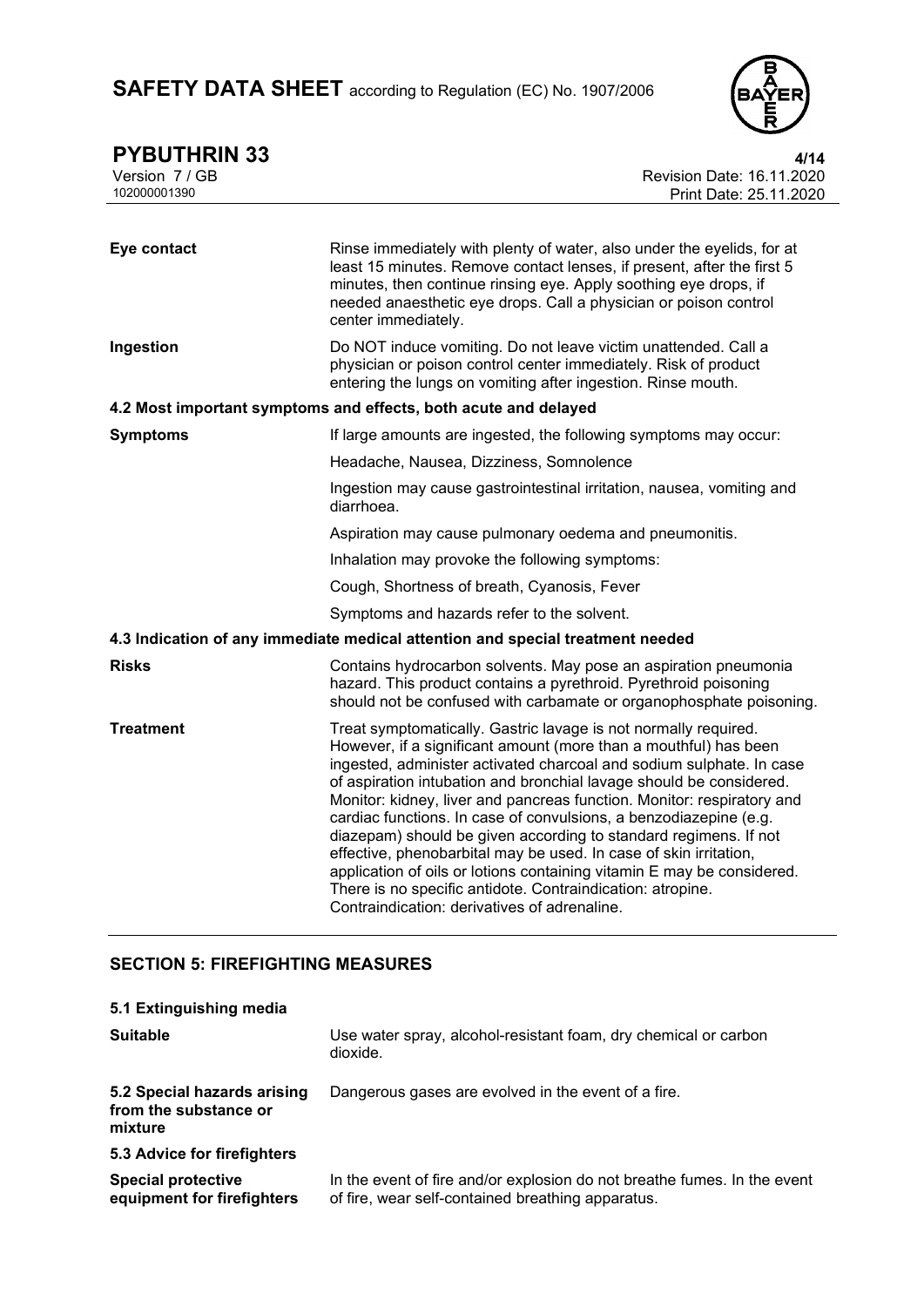

**PYBUTHRIN 33**<br>Version 7 / GB **5/14**<br>Revision Date: 16.11.2020 Version 7 / GB Revision Date: 16.11.2020 Print Date: 25.11.2020

**Further information** Contain the spread of the fire-fighting media. Do not allow run-off from fire fighting to enter drains or water courses.

## **SECTION 6: ACCIDENTAL RELEASE MEASURES**

| 6.1 Personal precautions, protective equipment and emergency procedures |                                                                                                                                                                                                                                                                                           |  |  |  |
|-------------------------------------------------------------------------|-------------------------------------------------------------------------------------------------------------------------------------------------------------------------------------------------------------------------------------------------------------------------------------------|--|--|--|
| <b>Precautions</b>                                                      | Avoid contact with spilled product or contaminated surfaces. Use<br>personal protective equipment.                                                                                                                                                                                        |  |  |  |
| <b>6.2 Environmental</b><br>precautions                                 | Do not allow to get into surface water, drains and ground water. If<br>spillage enters drains leading to sewage works inform local water<br>company immediately. If spillage enters rivers or watercourses, inform<br>the Environment Agency (emergency telephone number 0800<br>807060). |  |  |  |
| 6.3 Methods and materials for containment and cleaning up               |                                                                                                                                                                                                                                                                                           |  |  |  |
| Methods for cleaning up                                                 | Soak up with inert absorbent material (e.g. sand, silica gel, acid<br>binder, universal binder, sawdust). Clean contaminated floors and<br>objects thoroughly, observing environmental regulations. Keep in<br>suitable, closed containers for disposal.                                  |  |  |  |
| <b>Additional advice</b>                                                | Check also for any local site procedures.                                                                                                                                                                                                                                                 |  |  |  |
| 6.4 Reference to other<br>sections                                      | Information regarding safe handling, see section 7.<br>Information regarding personal protective equipment, see section 8.<br>Information regarding waste disposal, see section 13.                                                                                                       |  |  |  |

## **SECTION 7: HANDLING AND STORAGE**

### **7.1 Precautions for safe handling**

| Advice on safe handling                                   | Ensure adequate ventilation. Use only in area provided with appropriate<br>exhaust ventilation.                                                                                                                                                                                                                                                                        |  |  |
|-----------------------------------------------------------|------------------------------------------------------------------------------------------------------------------------------------------------------------------------------------------------------------------------------------------------------------------------------------------------------------------------------------------------------------------------|--|--|
| <b>Advice on protection</b><br>against fire and explosion | Keep away from heat and sources of ignition.                                                                                                                                                                                                                                                                                                                           |  |  |
| <b>Hygiene measures</b>                                   | Avoid contact with skin, eyes and clothing. Keep working clothes<br>separately. Wash hands immediately after work, if necessary take a<br>shower. Remove soiled clothing immediately and clean thoroughly<br>before using again. Garments that cannot be cleaned must be<br>destroyed (burnt). Wash hands before breaks and immediately after<br>handling the product. |  |  |
|                                                           | 7.2 Conditions for safe storage, including any incompatibilities                                                                                                                                                                                                                                                                                                       |  |  |
| <b>Requirements for storage</b><br>areas and containers   | Keep containers tightly closed in a cool, well-ventilated place. Store in<br>original container. Store in a place accessible by authorized persons<br>only. Keep away from direct sunlight.                                                                                                                                                                            |  |  |
| Advice on common storage                                  | Keep away from food, drink and animal feedingstuffs.                                                                                                                                                                                                                                                                                                                   |  |  |
| <b>Suitable materials</b>                                 | Black mild steel sheet with interior coating                                                                                                                                                                                                                                                                                                                           |  |  |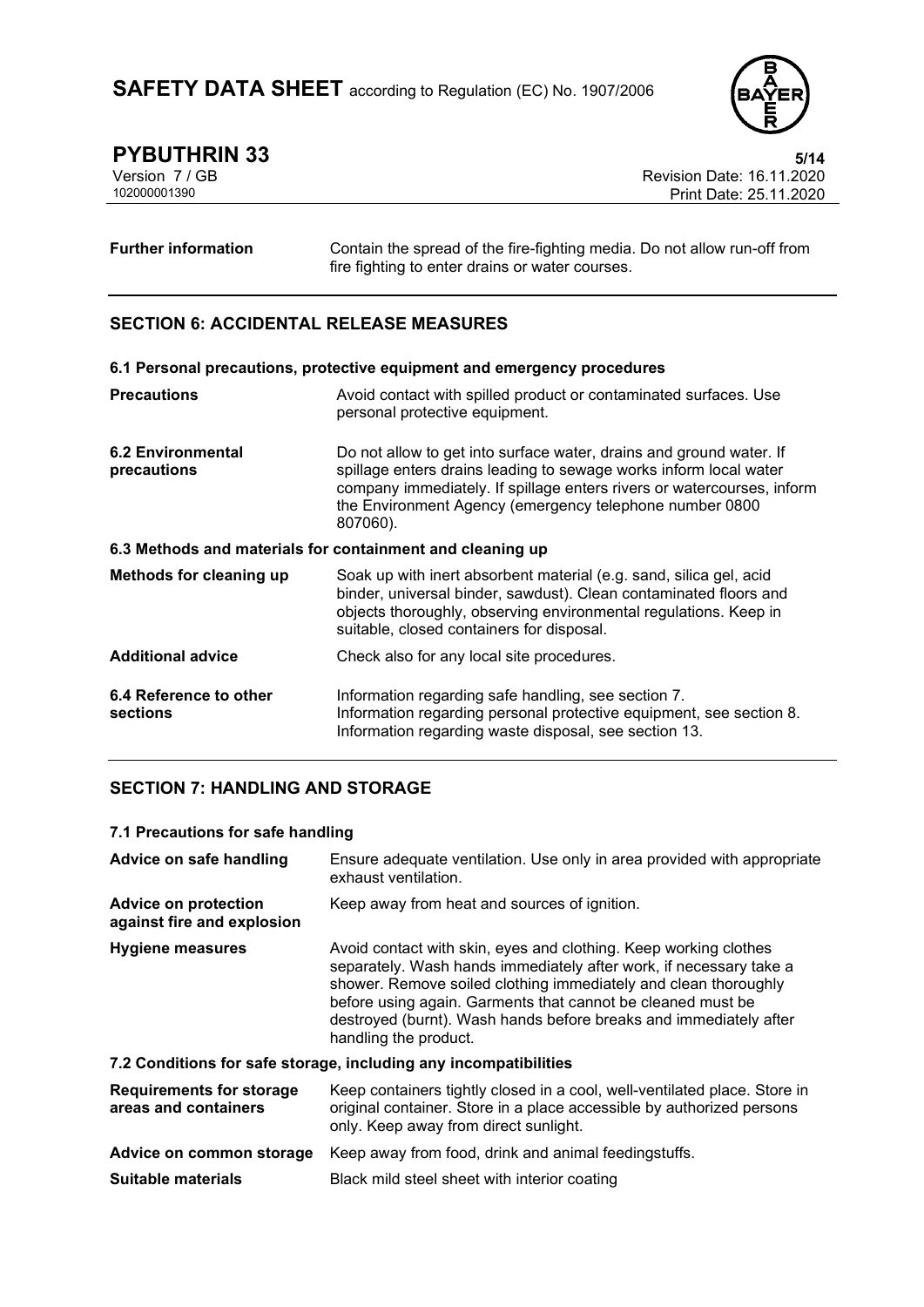

**PYBUTHRIN 33** 6/14<br>
Version 7 / GB 6/14<br>
Revision Date: 16.11.2020 Version 7 / GB Revision Date: 16.11.2020 Print Date: 25.11.2020

**7.3 Specific end use(s)** Refer to the label and/or leaflet.

## **SECTION 8: EXPOSURE CONTROLS/PERSONAL PROTECTION**

### **8.1 Control parameters**

| <b>Components</b>                                                                                                                                                                                                                                 | CAS-No.    | <b>Control parameters</b> | <b>Update</b> | <b>Basis</b>     |
|---------------------------------------------------------------------------------------------------------------------------------------------------------------------------------------------------------------------------------------------------|------------|---------------------------|---------------|------------------|
| Chrysanthemum<br>cinerariaefolium, extract<br>from open and mature<br>flowers of Tanacetum<br>cinerariifolium obtained with<br>supercritical CO2<br>(Redefined from Pyrethrins<br>and Pyrethroids and<br>Chrysanthemum<br>cinerariaefolium, ext.) | 89997-63-7 | 1 $mg/m3$<br>(TWA)        | 12 2011       | EH40 WEL         |
| Chrysanthemum<br>cinerariaefolium, extract<br>from open and mature<br>flowers of Tanacetum<br>cinerariifolium obtained with<br>supercritical CO2<br>(Redefined from Pyrethrins<br>and Pyrethroids and<br>Chrysanthemum<br>cinerariaefolium, ext.) | 89997-63-7 | $1$ mg/m $3$<br>(TWA)     | 12 2009       | EU ELV           |
| Chrysanthemum<br>cinerariaefolium, extract<br>from open and mature<br>flowers of Tanacetum<br>cinerariifolium obtained with<br>supercritical CO2<br>(Redefined from Pyrethrins<br>and Pyrethroids and<br>Chrysanthemum<br>cinerariaefolium, ext.) | 89997-63-7 | 1 $mg/m3$<br>(TWA)        | 2014          | <b>EU SCOELS</b> |
| Piperonyl butoxide                                                                                                                                                                                                                                | 51-03-6    | 50 ppm<br>(TWA)           |               | OES BCS*         |

\*OES BCS: Internal Bayer AG, Crop Science Division "Occupational Exposure Standard"

### **8.2 Exposure controls**

**Refer to COSHH assessment (Control of Substances Hazardous to Health (Amendment) Regulations 2004). Engineering controls should be used in preference to personal protective equipment wherever practicable. Refer also to COSHH Essentials.**

### **Personal protective equipment**

In normal use and handling conditions please refer to the label and/or leaflet. In all other cases the following recommendations would apply.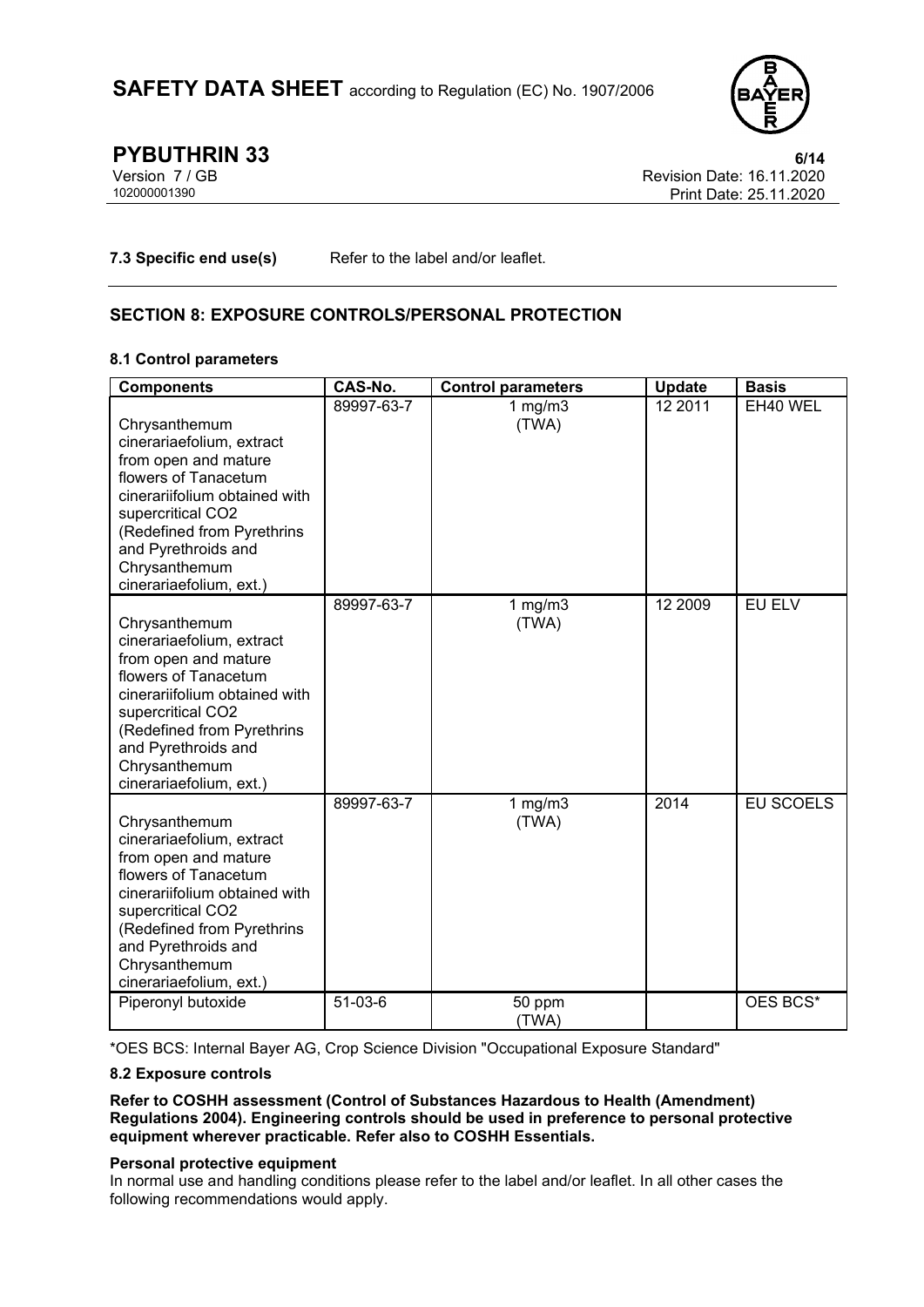

| <b>PYBUTHRIN 33</b>           |                                                                                                                                                        | 7/14                                                                                                                                                                                                                                                                                                                                                                                                                                                                                                                                                                                          |
|-------------------------------|--------------------------------------------------------------------------------------------------------------------------------------------------------|-----------------------------------------------------------------------------------------------------------------------------------------------------------------------------------------------------------------------------------------------------------------------------------------------------------------------------------------------------------------------------------------------------------------------------------------------------------------------------------------------------------------------------------------------------------------------------------------------|
| Version 7 / GB                |                                                                                                                                                        | Revision Date: 16.11.2020                                                                                                                                                                                                                                                                                                                                                                                                                                                                                                                                                                     |
| 102000001390                  |                                                                                                                                                        | Print Date: 25.11.2020                                                                                                                                                                                                                                                                                                                                                                                                                                                                                                                                                                        |
| <b>Respiratory protection</b> | instructions regarding wearing and maintenance.                                                                                                        | Wear respirator with an organic vapours and gas filter mask<br>(protection factor 10) conforming to EN140 type A or equivalent.<br>Respiratory protection should only be used to control residual risk of<br>short duration activities, when all reasonably practicable steps have<br>been taken to reduce exposure at source e.g. containment and/or<br>local extract ventilation. Always follow respirator manufacturer's                                                                                                                                                                   |
| <b>Hand protection</b>        | contact time.<br>drinking, smoking or using the toilet.<br>Material<br>Rate of permeability<br>Glove thickness<br>Protective index<br><b>Directive</b> | Please observe the instructions regarding permeability and<br>breakthrough time which are provided by the supplier of the gloves.<br>Also take into consideration the specific local conditions under which<br>the product is used, such as the danger of cuts, abrasion, and the<br>Wash gloves when contaminated. Dispose of when contaminated<br>inside, when perforated or when contamination on the outside cannot<br>be removed. Wash hands frequently and always before eating,<br>Nitrile rubber<br>> 480 min<br>$> 0.4$ mm<br>Class 6<br>Protective gloves complying with EN<br>374. |
| Eye protection                |                                                                                                                                                        | Wear goggles (conforming to EN166, Field of Use = 5 or equivalent).                                                                                                                                                                                                                                                                                                                                                                                                                                                                                                                           |
| Skin and body protection      | type suit.<br>should be professionally laundered frequently.                                                                                           | Wear standard coveralls and Category 3 Type 6 suit.<br>If there is a risk of significant exposure, consider a higher protective<br>Wear two layers of clothing wherever possible. Polyester/cotton or<br>cotton overalls should be worn under chemical protection suit and<br>If chemical protection suit is splashed, sprayed or significantly                                                                                                                                                                                                                                               |

contaminated, decontaminate as far as possible, then carefully

remove and dispose of as advised by manufacturer.

## **SECTION 9: PHYSICAL AND CHEMICAL PROPERTIES**

### **9.1 Information on basic physical and chemical properties**

| Form                             | Liquid                     |
|----------------------------------|----------------------------|
| Colour                           | colourless to light yellow |
| <b>Odour</b>                     | No data available          |
| <b>Odour Threshold</b>           | No data available          |
| рH                               | No data available          |
| <b>Melting point/range</b>       | No data available          |
| <b>Boiling Point</b>             | No data available          |
| <b>Flash point</b>               | 65 °C                      |
| <b>Flammability</b>              | No data available          |
| <b>Auto-ignition temperature</b> | No data available          |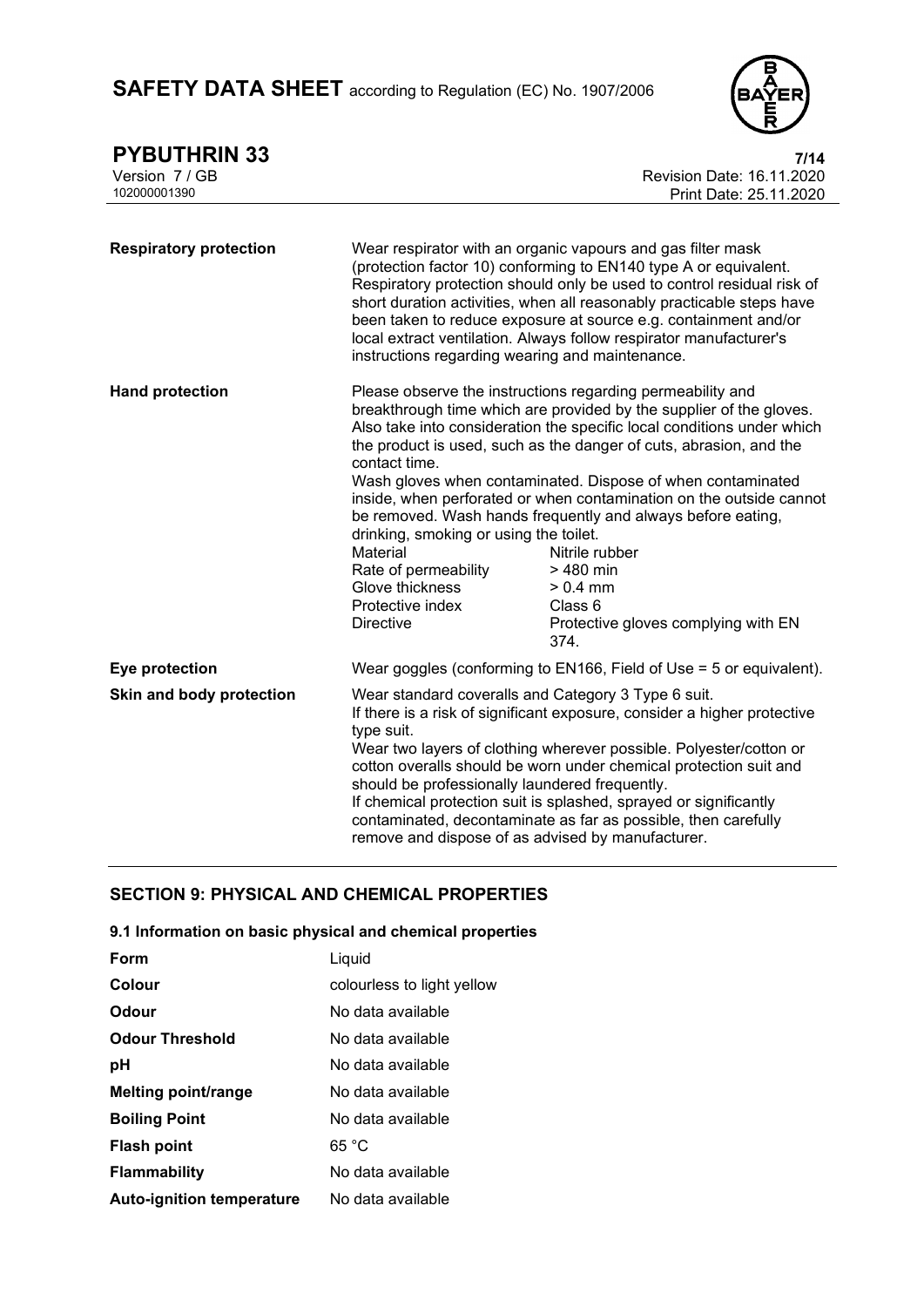

**PYBUTHRIN 33**<br>Version 7 / GB **8/14**<br>Revision Date: 16.11.2020 Version 7 / GB Revision Date: 16.11.2020 Print Date: 25.11.2020

| <b>Minimum ignition energy</b>                           | No data available                              |
|----------------------------------------------------------|------------------------------------------------|
| Self-accelarating<br>decomposition temperature<br>(SADT) | No data available                              |
| <b>Upper explosion limit</b>                             | No data available                              |
| <b>Lower explosion limit</b>                             | No data available                              |
| Vapour pressure                                          | No data available                              |
| <b>Evaporation rate</b>                                  | No data available                              |
| <b>Relative vapour density</b>                           | No data available                              |
| <b>Relative density</b>                                  | No data available                              |
| <b>Density</b>                                           | ca. 0.81 g/cm <sup>3</sup> (20 °C)             |
| <b>Water solubility</b>                                  | insoluble                                      |
| Partition coefficient: n-<br>octanol/water               | Chrysanthemum cinerariaefolium, ext.: Pow: > 4 |
|                                                          | Piperonyl butoxide: log Pow: 4.75              |
| Viscosity, dynamic                                       | No data available                              |
| <b>Viscosity, kinematic</b>                              | 1.77 mm <sup>2</sup> /s (40 °C)                |
| <b>Surface tension</b>                                   | 24.9 mN/m (40 °C)                              |
| <b>Oxidizing properties</b>                              | No data available                              |
| <b>Explosivity</b>                                       | No data available                              |
|                                                          |                                                |

## **SECTION 10: STABILITY AND REACTIVITY**

| 10.1 Reactivity                            |                                                                                         |
|--------------------------------------------|-----------------------------------------------------------------------------------------|
| <b>Thermal decomposition</b>               | Stable under normal conditions.                                                         |
| <b>10.2 Chemical stability</b>             | Stable under recommended storage conditions.                                            |
| 10.3 Possibility of<br>hazardous reactions | No hazardous reactions when stored and handled according to<br>prescribed instructions. |
| 10.4 Conditions to avoid                   | Extremes of temperature and direct sunlight.                                            |
| 10.5 Incompatible materials                | Store only in the original container.                                                   |
| 10.6 Hazardous<br>decomposition products   | No decomposition products expected under normal conditions of use.                      |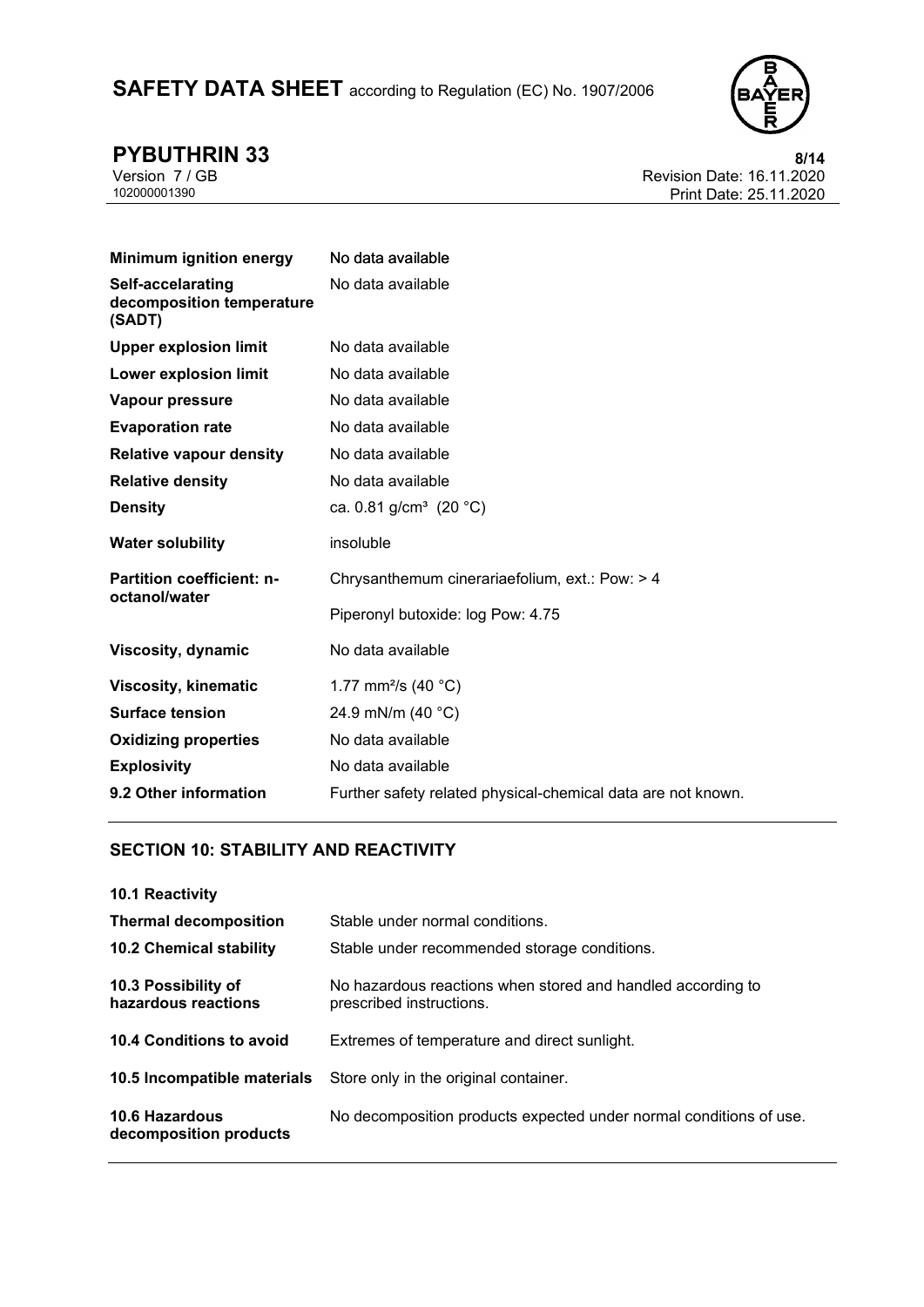

**PYBUTHRIN 33 9/14** Version 7 / GB Revision Date: 16.11.2020 Print Date: 25.11.2020

## **SECTION 11: TOXICOLOGICAL INFORMATION**

### **11.1 Information on toxicological effects**

| <b>Acute oral toxicity</b>                  | ATE (Mix) $> 5,000$ mg/kg<br>Calculation method                                                                  |
|---------------------------------------------|------------------------------------------------------------------------------------------------------------------|
| <b>Acute inhalation toxicity</b>            | ATE (Mix) > 5 mg/l<br>Exposure time: 4 h<br>Test atmosphere: dust/mist<br>Calculation method                     |
| <b>Acute dermal toxicity</b>                | ATE (Mix) $> 5,000$ mg/kg<br>Calculation method                                                                  |
| <b>Skin corrosion/irritation</b>            | Irritating to skin. (Rabbit)                                                                                     |
| Serious eye damage/eye<br>irritation        | Slight irritant effect - does not require labelling. (Rabbit)                                                    |
| <b>Respiratory or skin</b><br>sensitisation | Non-sensitizing. (Guinea pig)<br>The information is derived from the properties of the individual<br>components. |

#### **Assessment STOT Specific target organ toxicity – single exposure**

Chrysanthemum cinerariaefolium, ext.: This information is not available. Piperonyl butoxide: Based on available data, the classification criteria are not met.

#### **Assessment STOT Specific target organ toxicity – repeated exposure**

Chrysanthemum cinerariaefolium, ext.: This information is not available. Piperonyl butoxide did not cause specific target organ toxicity in experimental animal studies.

### **Assessment mutagenicity**

Chrysanthemum cinerariaefolium, ext. was not genotoxic in a battery of in vitro tests. Piperonyl butoxide was not mutagenic or genotoxic in a battery of in vitro and in vivo tests.

#### **Assessment carcinogenicity**

Chrysanthemum cinerariaefolium, ext.: Based on available data, the classification criteria are not met. Piperonyl butoxide was not carcinogenic in lifetime feeding studies in rats and mice.

#### **Assessment toxicity to reproduction**

Chrysanthemum cinerariaefolium, ext.: Based on available data, the classification criteria are not met. Piperonyl butoxide did not cause reproductive toxicity in a two-generation study in rats.

#### **Assessment developmental toxicity**

Chrysanthemum cinerariaefolium, ext.: Based on available data, the classification criteria are not met. Piperonyl butoxide did not cause developmental toxicity in rats and rabbits.

### **Aspiration hazard**

May be fatal if swallowed and enters airways.

#### **Further information**

Cutaneous sensations may occur, such as burning or stinging on the face and mucosae. However, these sensations cause no lesions and are of a transitory nature (max. 24 hours).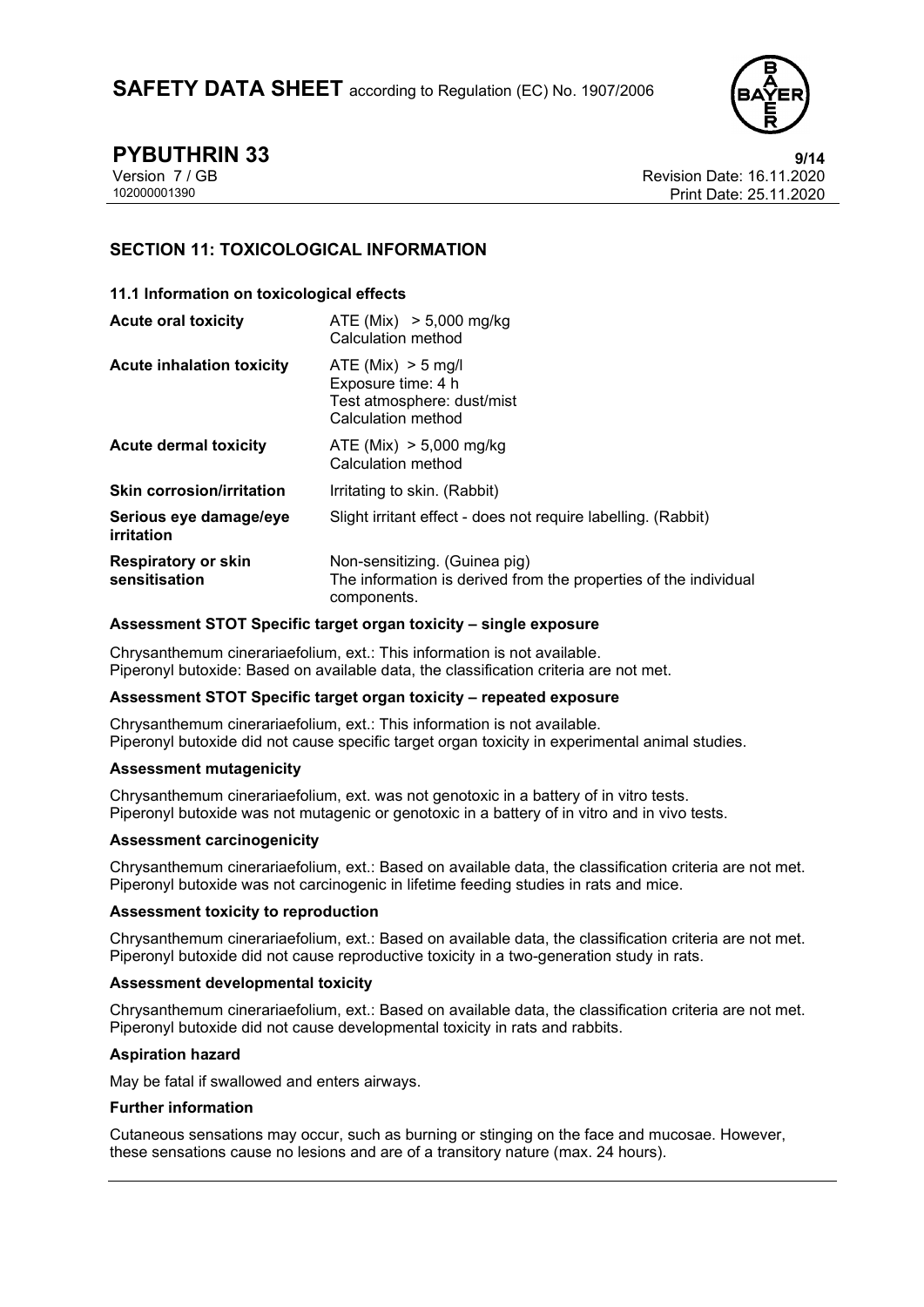

**PYBUTHRIN 33**<br>
Version 7 / GB **10/14**<br>
Revision Date: 16.11.2020 Version 7 / GB Revision Date: 16.11.2020 Print Date: 25.11.2020

## **SECTION 12: ECOLOGICAL INFORMATION**

| <b>12.1 Toxicity</b>                        |                                                                                                                                                                                                                                                                                                                                                                                                                                  |  |
|---------------------------------------------|----------------------------------------------------------------------------------------------------------------------------------------------------------------------------------------------------------------------------------------------------------------------------------------------------------------------------------------------------------------------------------------------------------------------------------|--|
| <b>Toxicity to fish</b>                     | LC50 (Oncorhynchus mykiss (rainbow trout)) 5,2 µg/l<br>Exposure time: 96 h<br>The value mentioned relates to the active ingredient Chrysanthemum<br>cinerariaefolium, ext.                                                                                                                                                                                                                                                       |  |
|                                             | LC50 (Cyprinodon variegatus (sheepshead minnow)) 3.94 mg/l<br>Exposure time: 96 h<br>The value mentioned relates to the active ingredient piperonyl butoxide.                                                                                                                                                                                                                                                                    |  |
| <b>Toxicity to aquatic</b><br>invertebrates | EC50 (Daphnia magna (Water flea)) 12 µg/l<br>Exposure time: 48 h<br>The value mentioned relates to the active ingredient Chrysanthemum<br>cinerariaefolium, ext.<br>EC50 (Daphnia magna (Water flea)) 0.51 mg/l<br>Exposure time: 48 h<br>The value mentioned relates to the active ingredient piperonyl butoxide.                                                                                                               |  |
| <b>Toxicity to aquatic plants</b>           | EC50 (Raphidocelis subcapitata (freshwater green alga)) 2.09 mg/l<br>Exposure time: 72 h<br>The value mentioned relates to the active ingredient piperonyl butoxide.                                                                                                                                                                                                                                                             |  |
| 12.2 Persistence and degradability          |                                                                                                                                                                                                                                                                                                                                                                                                                                  |  |
| <b>Biodegradability</b>                     | Chrysanthemum cinerariaefolium, ext.:<br>Not readily biodegradable.<br>Piperonyl butoxide:<br>Not rapidly biodegradable                                                                                                                                                                                                                                                                                                          |  |
| Koc                                         | Piperonyl butoxide: Koc: 399 - 830                                                                                                                                                                                                                                                                                                                                                                                               |  |
| 12.3 Bioaccumulative potential              |                                                                                                                                                                                                                                                                                                                                                                                                                                  |  |
| <b>Bioaccumulation</b>                      | Chrysanthemum cinerariaefolium, ext.: Bioconcentration factor (BCF)<br>471<br>Piperonyl butoxide:<br>Potential bioaccumulation                                                                                                                                                                                                                                                                                                   |  |
| 12.4 Mobility in soil                       |                                                                                                                                                                                                                                                                                                                                                                                                                                  |  |
| <b>Mobility in soil</b>                     | Chrysanthemum cinerariaefolium, ext.: Immobile in soil<br>Piperonyl butoxide: Moderately mobile in soils                                                                                                                                                                                                                                                                                                                         |  |
| 12.5 Results of PBT and vPvB assessment     |                                                                                                                                                                                                                                                                                                                                                                                                                                  |  |
| PBT and vPvB assessment                     | Chrysanthemum cinerariaefolium, ext.: This substance is not considered<br>to be persistent, bioaccumulative and toxic (PBT). This substance is not<br>considered to be very persistent and very bioaccumulative (vPvB).<br>Piperonyl butoxide: This substance is not considered to be persistent,<br>bioaccumulative and toxic (PBT). This substance is not considered to be<br>very persistent and very bioaccumulative (vPvB). |  |
| 12.6 Other adverse effects                  |                                                                                                                                                                                                                                                                                                                                                                                                                                  |  |
| <b>Additional ecological</b><br>information | No other effects to be mentioned.                                                                                                                                                                                                                                                                                                                                                                                                |  |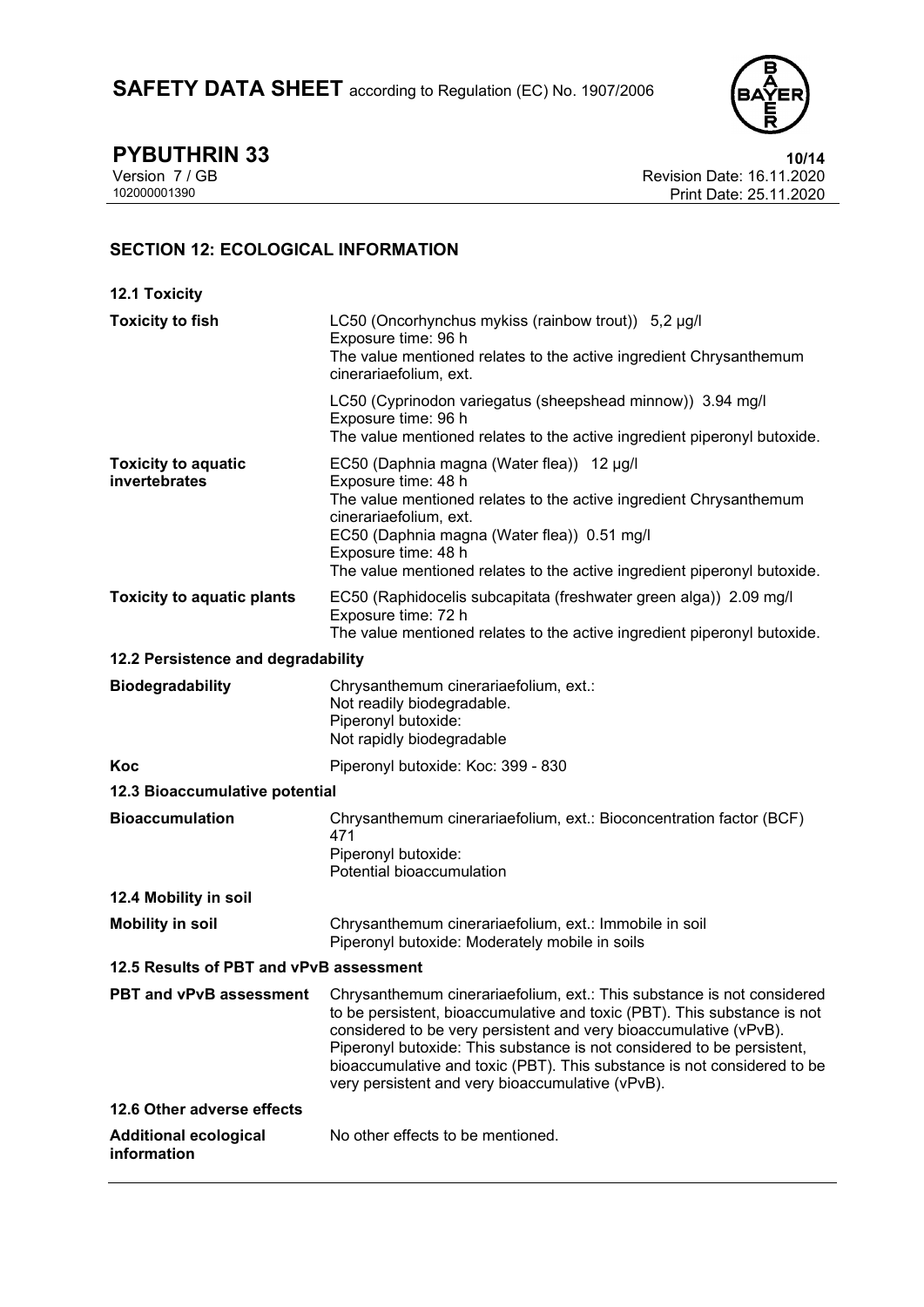

**PYBUTHRIN 33**<br>
Version 7 / GB **11/14**<br>
Revision Date: 16.11.2020 Version 7 / GB Revision Date: 16.11.2020 Print Date: 25.11.2020

## **SECTION 13: DISPOSAL CONSIDERATIONS**

### **13.1 Waste treatment methods**

| Product                             | In accordance with current regulations and, if necessary, after<br>consultation with the site operator and/or with the responsible authority,<br>the product may be taken to a waste disposal site or incineration plant.<br>Advice may be obtained from the local waste regulation authority (part<br>of the Environment Agency in the UK).                                                                                                               |
|-------------------------------------|------------------------------------------------------------------------------------------------------------------------------------------------------------------------------------------------------------------------------------------------------------------------------------------------------------------------------------------------------------------------------------------------------------------------------------------------------------|
| <b>Contaminated packaging</b>       | Small containers (< 10 l or < 10 kg) should be rinsed thoroughly using<br>an integrated pressure rinsing device, or, by manually rinsing three<br>times.<br>Add washings to sprayer at time of filling.<br>Dispose of empty and cleaned packaging safely.<br>Large containers ( $> 25$ l or $> 25$ kg) should not be rinsed or re-used for<br>any other purpose.<br>Return large containers to supplier.<br>Follow advice on product label and/or leaflet. |
| Waste key for the unused<br>product | 02 01 08* agrochemical waste containing hazardous substances                                                                                                                                                                                                                                                                                                                                                                                               |

## **SECTION 14: TRANSPORT INFORMATION**

## **ADR/RID/ADN**

| .                               |                                              |
|---------------------------------|----------------------------------------------|
| 14.1 UN number                  | 3082                                         |
| 14.2 Proper shipping name       | ENVIRONMENTALLY HAZARDOUS SUBSTANCE, LIQUID, |
|                                 | N.O.S.                                       |
|                                 | (PYRETHRINS SOLUTION)                        |
| 14.3 Transport hazard class(es) | 9                                            |
| 14.4 Packaging Group            | Ш                                            |
| 14.5 Environm. Hazardous Mark   | YES                                          |
| Hazard no.                      | 90                                           |
| <b>Tunnel Code</b>              |                                              |
|                                 |                                              |

This classification is in principle not valid for carriage by tank vessel on inland waterways. Please refer to the manufacturer for further information.

### **IMDG**

| .                               |                                              |
|---------------------------------|----------------------------------------------|
| 14.5 Marine pollutant           | <b>YES</b>                                   |
| 14.4 Packaging Group            | Ш                                            |
| 14.3 Transport hazard class(es) | 9                                            |
|                                 | (PYRETHRINS SOLUTION)                        |
|                                 | N.O.S.                                       |
| 14.2 Proper shipping name       | ENVIRONMENTALLY HAZARDOUS SUBSTANCE, LIQUID, |
| 14.1 UN number                  | 3082                                         |
|                                 |                                              |

| <b>IATA</b>               |                                                                                 |
|---------------------------|---------------------------------------------------------------------------------|
| 14.1 UN number            | 3082                                                                            |
| 14.2 Proper shipping name | ENVIRONMENTALLY HAZARDOUS SUBSTANCE, LIQUID.<br>N.O.S.<br>(PYRETHRINS SOLUTION) |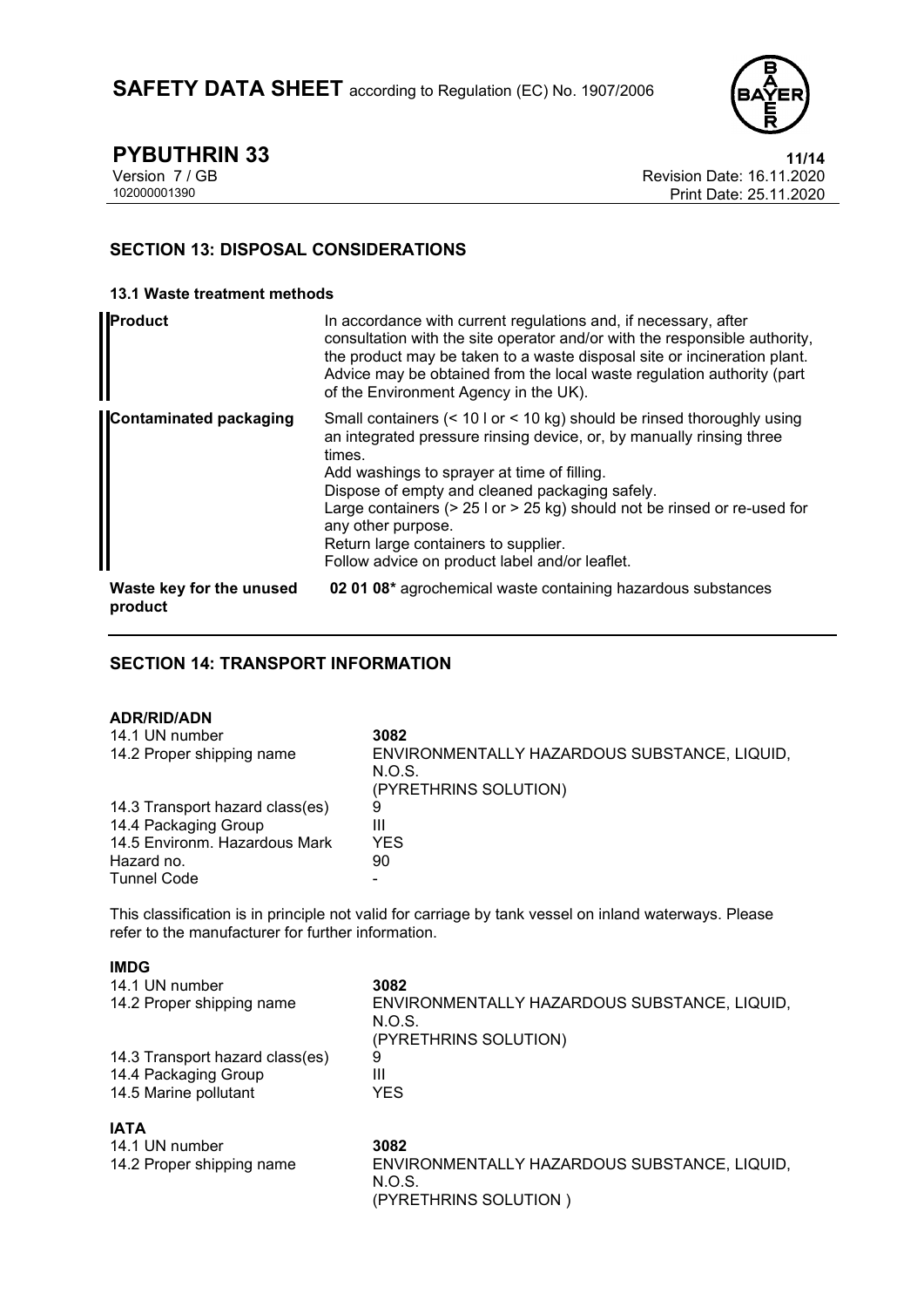

**PYBUTHRIN 33 12/14**<br>
Version 7 / GB **12/14 Revision Date: 16.11.2020** Version 7 / GB Revision Date: 16.11.2020 Print Date: 25.11.2020

| 9<br>Ш                                                                          |
|---------------------------------------------------------------------------------|
| <b>YES</b>                                                                      |
|                                                                                 |
| 3082                                                                            |
| ENVIRONMENTALLY HAZARDOUS SUBSTANCE, LIQUID,<br>N.O.S.<br>(PYRETHRINS SOLUTION) |
| 9                                                                               |
| Ш                                                                               |
| <b>YES</b>                                                                      |
| 3Ζ                                                                              |
|                                                                                 |

#### **14.6 Special precautions for user**

See sections 6 to 8 of this Safety Data Sheet.

**14.7 Transport in bulk according to Annex II of MARPOL and the IBC Code**

No transport in bulk according to the IBC Code.

## **SECTION 15: REGULATORY INFORMATION**

#### **15.1 Safety, health and environmental regulations/legislation specific for the substance or mixture**

#### **UK and Northern Ireland Regulatory References**

This material may be subject to some or all of the following regulations (and any subsequent amendments). Users must ensure that any uses and restrictions as indicated on the label and/or leaflet are followed.

### **Transport**

Carriage of Dangerous Goods and Use of Transportable Pressure Equipment Regulations 2009 (SI 2009 No 1348)

Merchant Shipping (Dangerous Goods and Marine Pollutants) Regulations 1997 (SI 1997 No 2367) Air Navigation Dangerous Goods Regulations 2002 (SI 2002 No 2786)

### **Supply and Use**

Chemical (Hazard Information and Packaging for Supply) Regulations 2009 (SI 2009 No 716) Chemical (Hazard Information and Packaging for Supply) (Northern Ireland) Regulations 2009 Control of Substances Hazardous to Health Regulations 2002 (SI 2002 No 2677) EH40 Occupational Exposure Limits - Table 1 List of approved workplace exposure limits Control of Pesticide Regulations 1986 Dangerous Substances and Explosive Atmospheres Regulations 2002

### **Waste Treatment**

Environmental Protection Act 1990, Part II Environmental Protection (Duty of Care) Regulations 1991 The Waste Management Licensing Regulations 1994 (as amended) Hazardous Waste Regulations 2005 (Replacing Special Waste Regulations 1996 as amended) Landfill Directive Regulation on Substances That Deplete the Ozone Layer 1994 (EEC/3093/94) Water Resources Act 1991 Anti-Pollution Works Regulations 1999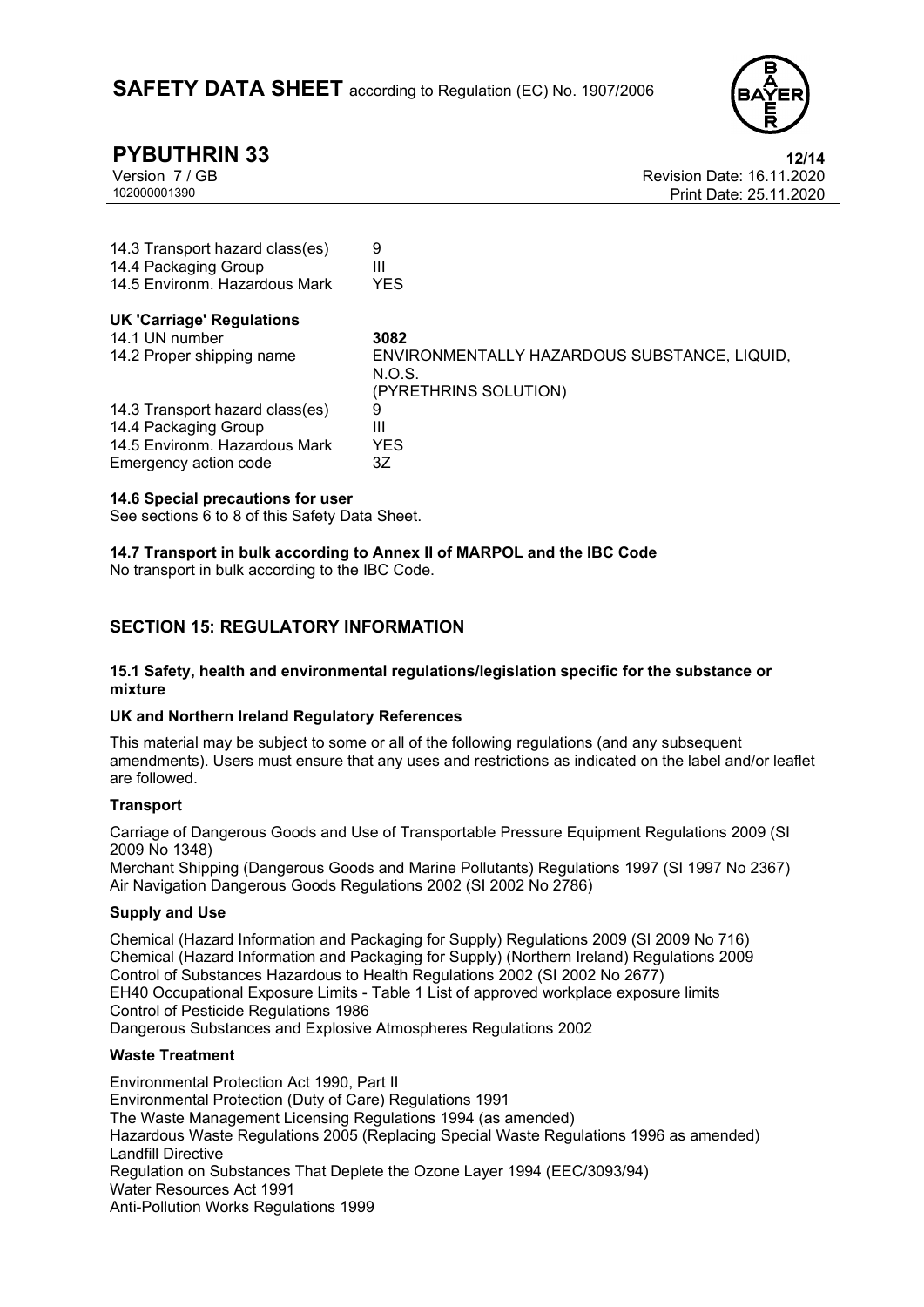

**PYBUTHRIN 33** 13/14<br>
Version 7 / GB 13/14<br>
Revision Date: 16.11.2020 Version 7 / GB Revision Date: 16.11.2020 Print Date: 25.11.2020

### **Further information**

WHO-classification: U (Unlikely to present acute hazard in normal use)

#### **15.2 Chemical safety assessment**

A Chemical Safety Assessment is not required for this substance.

## **SECTION 16: OTHER INFORMATION**

#### **Text of the hazard statements mentioned in Section 3**

| H <sub>302</sub> | Harmful if swallowed.                                 |
|------------------|-------------------------------------------------------|
| H <sub>304</sub> | May be fatal if swallowed and enters airways.         |
| H332             | Harmful if inhaled.                                   |
| H400             | Very toxic to aquatic life.                           |
| H410             | Very toxic to aquatic life with long lasting effects. |

#### **Abbreviations and acronyms**

| <b>ADN</b>    | European Agreement concerning the International Carriage of Dangerous Goods by<br><b>Inland Waterways</b> |
|---------------|-----------------------------------------------------------------------------------------------------------|
| <b>ADR</b>    | European Agreement concerning the International Carriage of Dangerous Goods by<br>Road                    |
| <b>ATE</b>    | Acute toxicity estimate                                                                                   |
| CAS-Nr.       | <b>Chemical Abstracts Service number</b>                                                                  |
| Conc.         | Concentration                                                                                             |
| EC-No.        | European community number                                                                                 |
| <b>ECx</b>    | Effective concentration to x %                                                                            |
| EH40 WEL      | <b>Worker Exposure Limit</b>                                                                              |
| <b>EINECS</b> | European inventory of existing commercial substances                                                      |
| <b>ELINCS</b> | European list of notified chemical substances                                                             |
| EN            | <b>European Standard</b>                                                                                  |
| EU            | European Union                                                                                            |
| <b>IATA</b>   | International Air Transport Association                                                                   |
| <b>IBC</b>    | International Code for the Construction and Equipment of Ships Carrying Dangerous                         |
|               | Chemicals in Bulk (IBC Code)                                                                              |
| <b>ICx</b>    | Inhibition concentration to x %                                                                           |
| <b>IMDG</b>   | International Maritime Dangerous Goods                                                                    |
| <b>LCx</b>    | Lethal concentration to x %                                                                               |
| <b>LDx</b>    | Lethal dose to $\times$ %                                                                                 |
| LOEC/LOEL     | Lowest observed effect concentration/level                                                                |
| <b>MARPOL</b> | MARPOL: International Convention for the prevention of marine pollution from ships                        |
| N.O.S.        | Not otherwise specified                                                                                   |
| NOEC/NOEL     | No observed effect concentration/level                                                                    |
| OECD          | Organization for Economic Co-operation and Development                                                    |
| <b>RID</b>    | Regulations concerning the International Carriage of Dangerous Goods by Rail                              |
| SI            | <b>Statutory Instrument</b>                                                                               |
| TWA           | Time weighted average                                                                                     |
| UN            | <b>United Nations</b>                                                                                     |
| <b>WHO</b>    | World health organisation                                                                                 |

The above information is intended to give general health and safety guidance on the storage and transport of the product.

It is not intended to apply to the use of the product for which purposes the product label and any